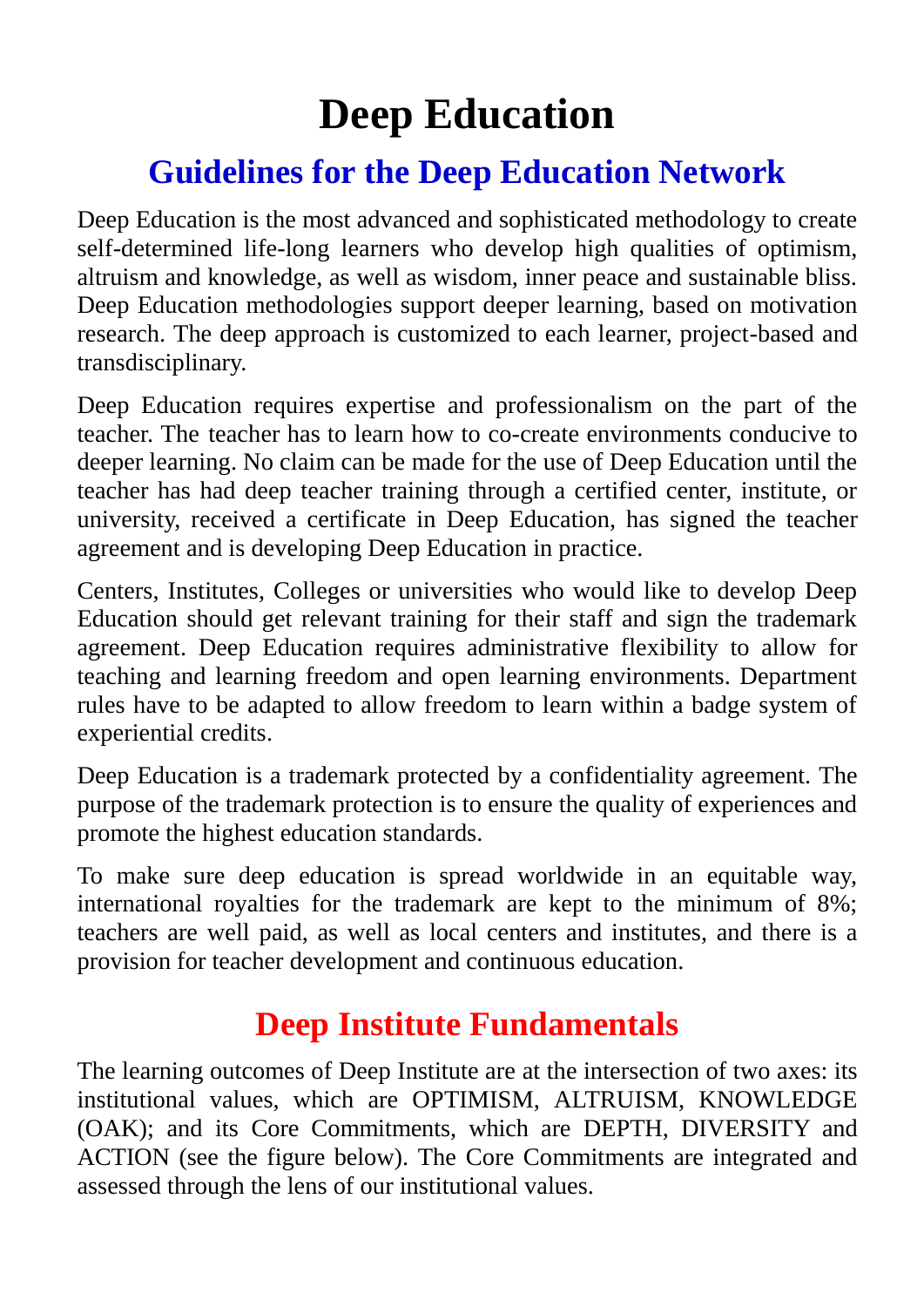| <b>DEPTH</b>                                                                                                                                                                                                                        | <b>DIVERSITY</b>                                                                                                                                                                                                                                                       | <b>ACTION</b>                                                                                                                                                                                                                                                                          |
|-------------------------------------------------------------------------------------------------------------------------------------------------------------------------------------------------------------------------------------|------------------------------------------------------------------------------------------------------------------------------------------------------------------------------------------------------------------------------------------------------------------------|----------------------------------------------------------------------------------------------------------------------------------------------------------------------------------------------------------------------------------------------------------------------------------------|
| <b>OPTIMISM</b>                                                                                                                                                                                                                     |                                                                                                                                                                                                                                                                        |                                                                                                                                                                                                                                                                                        |
| 1. Value one's personal abilities<br>gifts, talents, dreams and passions<br>and cultivate self-worth, wisdom,<br>patience, imagination, and peace.                                                                                  | 4. Differentiate, customize, and<br>personalize learning to reach<br>goals that stimulate creative<br>life projects and playful<br>identity engagement.                                                                                                                | 7. Plan and implement<br>collaborative projects in service<br>for humanity using content<br>specific knowledge to contribute<br>sustainable human and natural<br>ecosystems.                                                                                                           |
| <b>ALTRUISM</b>                                                                                                                                                                                                                     |                                                                                                                                                                                                                                                                        |                                                                                                                                                                                                                                                                                        |
| 2. Develop empathy, compassion,<br>creativity, cultural literacy and a<br>deep understanding and respect<br>for linguistic, cultural, ethnic,<br>religious, and social diversity.                                                   | 5. Create solutions and resources<br>related to education, culture, language,<br>health and human diversity through<br>self- and team- initiated service in<br>which philanthropy emerges from self-<br>expression and agency.                                         | 8. Organize and evaluate projects<br>that achieve humanitarian<br>purposes for social justice and<br>human rights using interest-based<br>problem solving to identify and<br>implement improvements.                                                                                   |
| <b>KNOWLEDGE</b>                                                                                                                                                                                                                    |                                                                                                                                                                                                                                                                        |                                                                                                                                                                                                                                                                                        |
| 3. Identify deep criteria for human<br>growth and evaluate situations,<br>projects and outcomes from the<br>perspective of wisdom and<br>transdisciplinary knowledge to bring<br>creative, connective and holistic<br>improvements. | 6. Engage in a dynamic co-<br>construction of transdisciplinary<br>knowledge that integrates the arts,<br>humanities, health and the sciences<br>and moves the<br>energy flow toward joyful activities,<br>aesthetic endeavors, life projects, and<br>creative events. | 9. Explore, synthesize and<br>disseminate mind- and heart-<br>opening knowledge through<br>education and action focused on<br>local and global ecologies, cultures,<br>arts, sciences, and humanities to<br>create culturally specific solutions<br>and resources for action projects. |

Deep University, Wisconsin (2018)

## **Outcomes of Institutional Learning Measures**

Students in all Deep Institute programs will be supported to use the skills and knowledge they develop to:

- 1.Value one's personal abilities, gifts, talents, dreams and passions and cultivate self-expression, self-worth, wisdom, patience, imagination, and peace.
- 2.Develop empathy, compassion, creativity, cultural literacy and a deep understanding and respect for linguistic, cultural, ethnic, racial, religious, and social diversity.
- 3.Identify deep criteria for human growth and evaluate situations, projects and outcomes from the perspective of wisdom and transdisciplinary knowledge to bring creative, connective and holistic improvements.